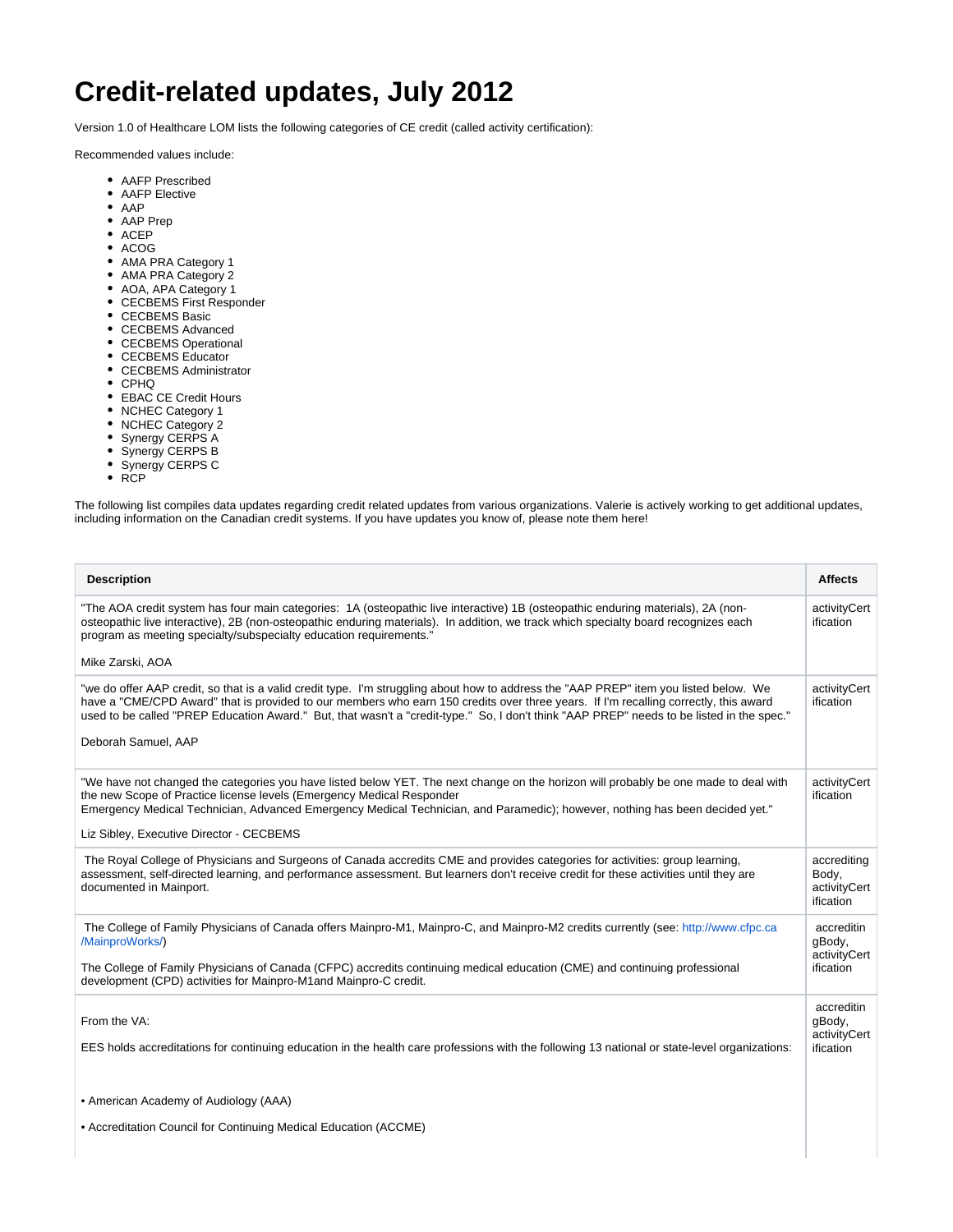- American College of Healthcare Executives (ACHE)
- Accreditation Council for Pharmacy Education (ACPE)
- American Dental Association (ADA)
- American Nurse Credentialing Center (ANCC)
- American Psychological Association (APA)
- American Speech-Language-Hearing Association (ASHA)
- Association of Social Work Boards (ASWB)
- Commission on Dietetic Registration (CDR)
- National Board for Certified Counselors (NBCC)
- California Board of Registered Nursing (CA BRN)
- California Board of Behavioral Sciences (CA BBS)

And additional list (VHA and VBA)…

American Academy of Audiology AAA

American Academy of Nurse Practitioners AANP

- American Association for Respiratory Care AARC
- Accreditation Council for Continuing Medical Education ACCME
- Accreditation Council for Continuing Medical Education for non-physicians ACCME-NP
- American College of Healthcare Executives ACHE
- Accreditation Council for Pharmacy Education ACPE
- Accreditation Council for Pharmacy Education ACPE/ACPE-T
- American Dental Association ADA
- American Health Information Management Association AHIMA
- American Nurses Credentialing Center ANCC
- American Occupational Therapy Association AOTA
- American Psychological Association APA
- American Society for Clinical Laboratory Science ASCLS
- American Speech-Language-Hearing Association ASHA
- American Society of Radiologic Technologists ASRT
- Association of Surgical Technologists AST
- Association of Social Work Boards ASWB
- California Board of Behavioral Sciences CA BBS
- California Board of Registered Nursing CA BRN
- Certification Board for Sterile Processing and Distribution Inc CBSPD
- Commission on Dietetic Registration CDR
- Continuing Education Coordinating Board for Emergency Medical Services CECBEMS
- International Association of Healthcare Central Service Material Management IAHCSMM
- National Association of Alcoholism and Drug Abuse Counselors NAADAC
- National Association of Social Workers NASW